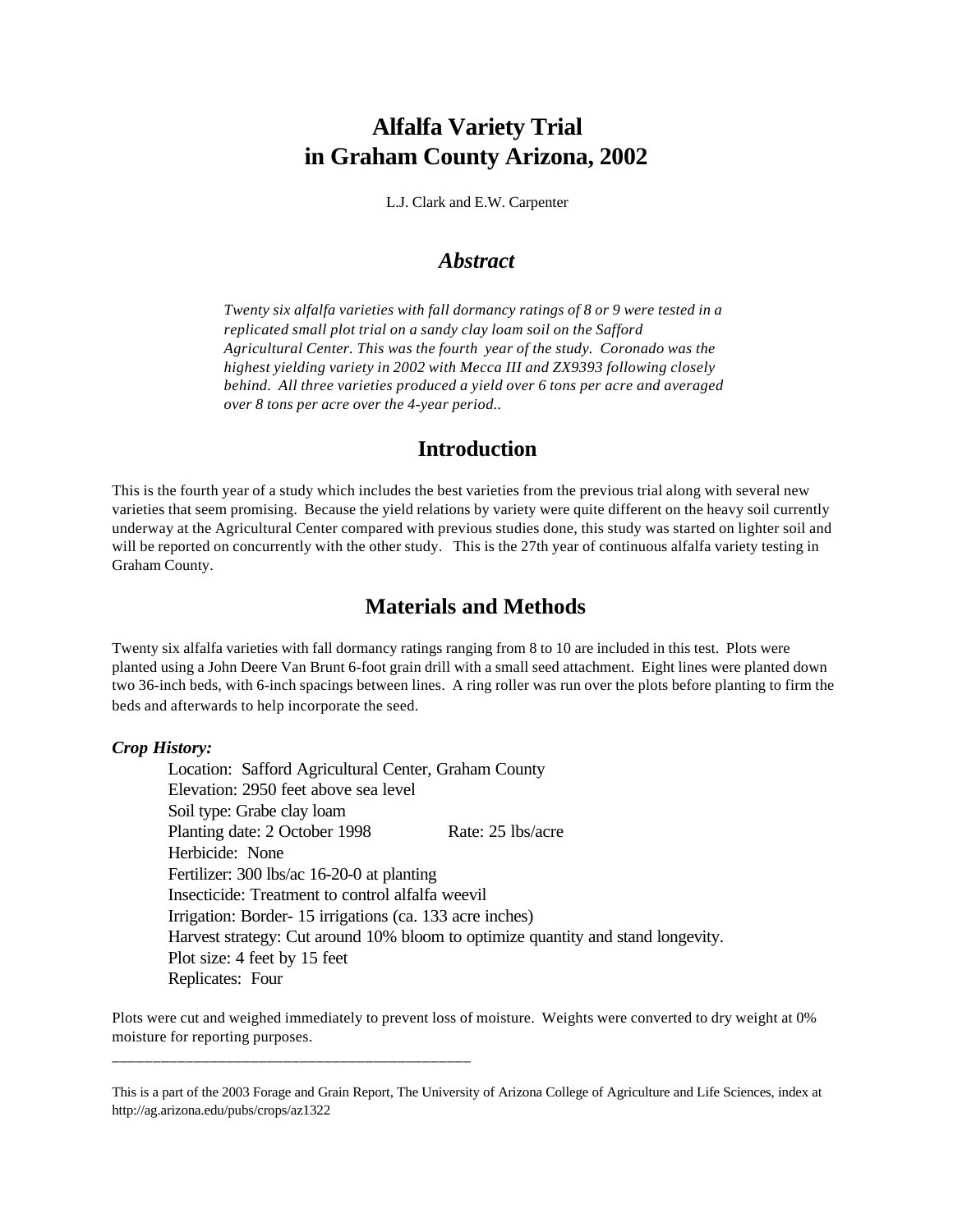| Variety         | Cut <sub>1</sub><br>4/22 | Cut 2<br>$5/24$ | Cut 3<br>6/14               | Cut 4<br>7/18    | Cut 5<br>$8/16$ | Cut 6<br>9/16       | Cut 7<br>11/25 | Total 2002 | % of<br><b>Cuf</b> 101 |
|-----------------|--------------------------|-----------------|-----------------------------|------------------|-----------------|---------------------|----------------|------------|------------------------|
| Coronado        | 1.17a                    | 1.13a           | $1.21$ ab                   | $1.21$ ab        | $0.62$ ab       | $0.48$ abc          | $0.77$ ab      | $6.60\ a$  | 128.9                  |
| Mecca III       | 1.14a                    | $1.07$ ab       | 1.25a                       | 1.35a            | $0.54$ abc      | $0.44$ a-d          | $0.57$ abc     | $6.36$ ab  | 124.2                  |
| ZX9393          | $1.05$ ab                | $1.05$ ab       | $1.13$ a-d                  | $1.10$ abc       | 0.66a           | 0.54a               | $0.68$ abc     | $6.21$ abc | 121.3                  |
| Mecca II        | $1.12$ ab                | $0.98$ abc      | 1.18 abc                    | $1.00$ abc       | $0.51$ abc      | $0.41b-e$           | $0.67$ abc     | 5.86 a-d   | 114.5                  |
| WL525HQ         | $1.05$ ab                | $0.97$ abc      | $1.09$ a-d                  | $1.05$ abc       | $0.42$ bc       | $0.38 b-f$          | $0.55$ abc     | 5.51 a-e   | 107.6                  |
| Mesa            | $1.02$ ab                | $0.94$ abc      | $1.03\ \mathrm{a\text{-}d}$ | 1.03 abc         | $0.41\quad c$   | $0.37c-g$           | $0.69$ abc     | 5.48 a-e   | 107.0                  |
| Alto            | $1.00$ ab                | $1.00$ abc      | $0.90$ a-d                  | $1.01$ abc       | $0.49$ abc      | $0.37 c-g$          | $0.68$ abc     | 5.46 a-e   | 106.6                  |
| Weststar        | $1.01$ ab                | $0.99$ abc      | $1.03$ a-d                  | $0.88$ bc        | $0.48$ abc      | $0.31 e-j$          | $0.67$ abc     | 5.36 a-e   | 104.7                  |
| <b>UN9T1078</b> | $0.93$ ab                | $1.00$ abc      | $0.99$ a-d                  | 1.04 abc         | 0.43 bc         | $0.35$ d-h          | $0.61$ abc     | 5.35 a-e   | 104.5                  |
| Yolo            | $0.97$ ab                | $0.96$ abc      | $0.98$ a-d                  | $1.04$ abc       | $0.38$ c        | $0.37c-g$           | $0.57$ abc     | $5.27b-e$  | 102.9                  |
| Barbara         | $0.89$ ab                | $0.97$ abc      | $0.94$ a-d                  | $1.05$ abc       | $0.50$ abc      | $0.28 f-j$          | $0.64$ abc     | 5.27 b-e   | 102.9                  |
| SW 7400         | $0.95$ ab                | $0.99$ abc      | $0.93$ a-d                  | 0.92 bc          | $0.49$ abc      | $0.33 d-j$          | $0.65$ abc     | $5.26b-e$  | 102.7                  |
| DK191           | 1.14a                    | 1.13a           | $0.91$ a-d                  | 0.96 bc          | $0.33$ c        | $0.25$ g-j          | $0.52 \quad c$ | 5.25 b-e   | 102.5                  |
| ZX9701          | $0.96$ ab                | $0.99$ abc      | $1.07$ a-d                  | 0.89 bc          | $0.35$ c        | $0.35$ d-i          | $0.63$ abc     | 5.24 b-e   | 102.3                  |
| <b>Cuf 101</b>  | $0.91$ ab                | $0.94$ abc      | $1.00a-d$                   | $0.74 \text{ c}$ | $0.37$ c        | $0.39b-f$           | 0.78a          | 5.12 b-e   | 100.0                  |
| ABI 9283        | $0.99~\mathrm{ab}$       | 1.02 abc        | $0.99$ a-d                  | $0.91$ bc        | $0.42$ bc       | $0.32 d-j$          | $0.45 \, c$    | $5.09b-e$  | 99.4                   |
| Maricopa        | $0.93~\rm ab$            | $1.00$ abc      | $0.97$ a-d                  | 0.92 bc          | $0.44$ bc       | $0.29 e-j$          | $0.53$ bc      | $5.08b-e$  | 99.2                   |
| Achiever        | 1.14a                    | $1.00$ abc      | $0.82\ d$                   | $0.98$ abc       | $0.39$ c        | $0.23$ ij           | $0.50\quad c$  | $5.06b-e$  | 98.8                   |
| <b>UN1718</b>   | $0.90$ ab                | $0.90$ abc      | $0.93$ a-d                  | $1.02$ abc       | $0.37$ c        | $0.37c-g$           | $0.50\quad c$  | 4.99 cde   | 97.5                   |
| Mecca           | $0.87$ ab                | $0.96$ abc      | $0.84$ cd                   | 0.84 bc          | $0.41 \quad c$  | $0.50\ \mathrm{ab}$ | $0.51$ c       | 4.91 cde   | 95.9                   |
| ZL9889A         | $0.94$ ab                | $0.97$ abc      | $0.88$ bcd                  | $0.88$ bc        | $0.35$ c        | $0.30 e-j$          | $0.56$ abc     | 4.89 cde   | 95.5                   |
| SW 8210         | $1.03$ ab                | $0.92$ abc      | $0.85$ cd                   | $0.83$ c         | 0.42 bc         | $0.23$ hij          | $0.59$ abc     | 4.87 cde   | 95.1                   |
| Amrstnd 801S    | $0.93$ ab                | $0.95$ abc      | $0.94$ a-d                  | $0.82 \quad c$   | 0.42~bc         | $0.23$ hij          | $0.51$ c       | 4.81 de    | 93.9                   |
| ZG9797          | $0.90$ ab                | $0.92$ abc      | $0.79$ d                    | 0.84 bc          | $0.45$ bc       | $0.30e-j$           | $0.51$ c       | $4.71$ de  | 92.0                   |
| <b>DK</b> 180   | $0.92$ ab                | $0.83$ bc       | $0.83$ cd                   | $0.88$ bc        | $0.36$ c        | 0.22 i              | $0.50 \quad c$ | 4.55 de    | 88.9                   |
| <b>UN9L600</b>  | $0.81\,$ b               | $0.78$ c        | $0.78$ d                    | $0.76$ c         | $0.36$ c        | $0.24$ hij          | $0.54$ bc      | $4.26$ e   | 83.2                   |
| Average         | 0.99                     | 0.98            | 0.97                        | 0.96             | 0.44            | 0.34                | 0.59           | 5.26       |                        |
| LSD(05)         | 0.25                     | 0.22            | 0.29                        | 0.31             | 0.17            | 0.10                | 0.20           | 1.1        |                        |
| $CV(\%)$        | 18.2                     | 15.6            | 21.3                        | 23.0             | 27.8            | 21.4                | 23.5           | 14.8       |                        |
| HU 77/41EF      | 1470                     | 815             | 640                         | 1120             | 976             | 982                 | 1466           | 7469       |                        |

Table 1. Fourth year yield summary for 26 alfalfa varieties grown at 2950 feet above sea level grown in a Grabe clay loam soil in southeastern Arizona. Yields are in tons per acre. (Graham County, Safford Agricultural Center. 32° 49' N, 109E 41' W)

1. Values followed by the same letter are not significantly different at the 5% level of probability using the Duncan Multiple Rat